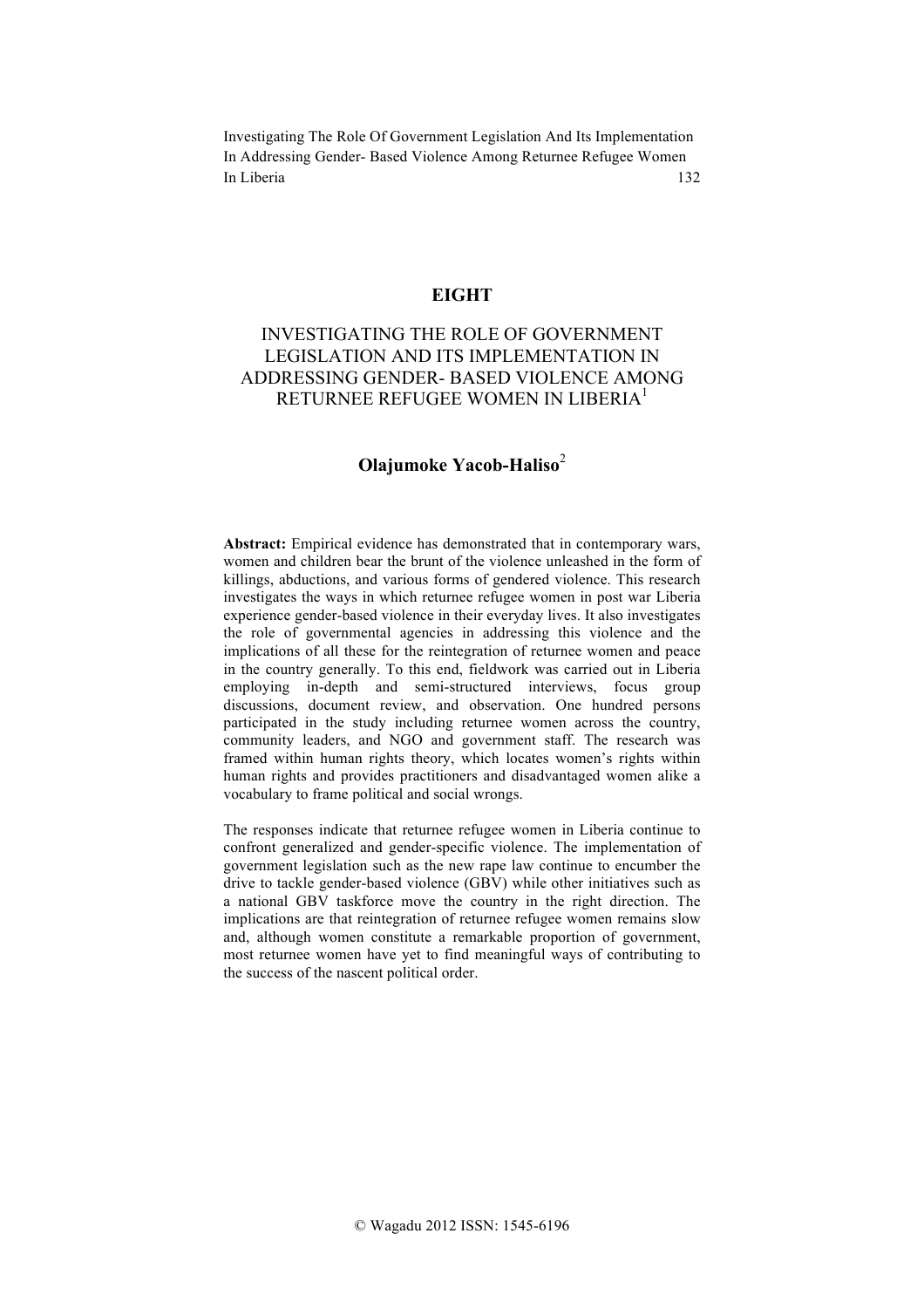#### **Introduction: Setting the Context**

In recounting African history, Liberia usually stands out in a unique position alongside Ethiopia as the only territories not effectively colonized by European powers in the period of the so- called "scramble for Africa". However, in spite of enjoying 133 years of relative calm, the tiny country established as an independent state in 1847, exploded in violence in the 'rice riots' of April 14, 1979, an incident which many analysts believe was a long overdue response to the prolonged rule of the totalitarian, corrupt, and brutal Americo-Liberian political class. A year after the rice riots, on April 12, 1980, a group of noncommissioned army officers overthrew the government of William Tolbert in a bloody coup. This event finally ended the years of Americo-Liberian political dominance since all the officers that executed the coup were indigenous Liberians.

However, Liberia quickly descended into ethnic violence as the Samuel Doe regime created and perpetuated ethnic divisions by executing all suspected political opponents from other ethnic groups and filling government positions with members of his minority Krahn ethnic group. Nine years and one attempted coup and an election after, in 1989, rebels from the northern Nimba County led by Charles Taylor began an armed campaign to oust Samuel Doe from power. The situation quickly degenerated into an all-out ethnically based civil war, even sporting some genocidal tendencies as both sides took to killing all identified members of the ethnic group of their opponents. Thus began a period of civil, social, and political unrest and war that was to last another fourteen years.

As the violence spread, tens of thousands of Liberians poured across the borders into neighboring Guinea and Côte d'Ivoire. By early February 1990 an estimated 120,000 Liberian refugees had fled (USCR 1992). By the end of the year, the number had risen to over 700,000 persons (Hyman, 2003). The majority of these were women and children.

The years of the civil war were characterized throughout by brutality and violence, suffered mainly by the civilian population. Pillaging, extortion, killing, mutilation,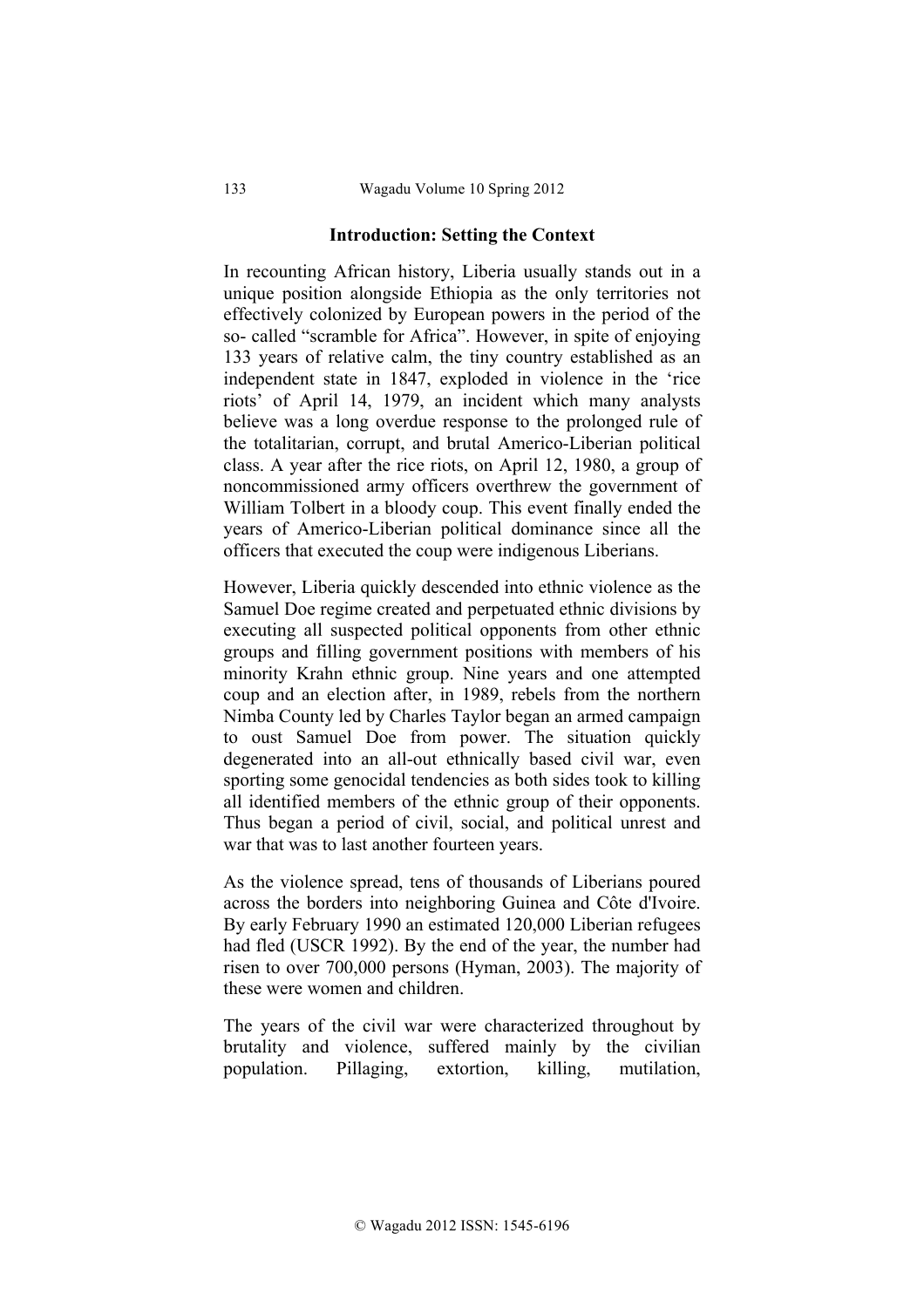cannibalism, physical abuse, rape, mass massacres, burning, and looting are some of the atrocities perpetrated on all sides by all parties to the conflict. In fact, as the war progressed and splinter factions multiplied, these gross human rights abuses escalated as each faction seemed to want to outdo the others in brutality and terror. According to some estimates, over ten percent of the population, three-million strong, was killed in the course of the fourteen-year war, a majority of who were innocent civilians. Another three-quarters of the population became either refugees or displaced people in that time. Women and girls suffered the most whether they chose to remain in the country or they fled as refugees.

The Liberian Civil war came to a shaky end in 2003 when series of peace talks culminated in Charles Taylor going into voluntary exile in Nigeria on August 11 as an imperative for progress in the peace process. An interim government was put in place to supervise, with the help of the international community and United Nations peacekeepers, various aspects of the transition process, importantly, scheduled elections, the demobilization of ex- combatants, and the repatriation of refugees. Between 2002 and 2004, the transition situation was essentially a 'no war/ no peace situation' (UNHCR, 2004), in which, although conflict subsided, instability and insecurity persisted. Peace remained elusive even as Monrovia, the capital city of Liberia, erupted in riots in the latter part of 2004. However, elections were conducted in October 2005 and run offs in November, which culminated in the inauguration of Africa's first female head of state, Ellen Johnson Sirleaf, in January 2006.It is within this background that the problem of returning refugees arises.

In the nascent political order, individuals find themselves either privileged or disadvantaged, depending on various possible factors. Elements such as gender, age, ethnic affiliation, level of education, geographical location, war experiences, and so on have definitive consequences for the individual's ability to cope with the environment. In every circumstance women face extraordinary hardships and vulnerabilities. This is because in crisis, conflict, war, and post- war periods women experience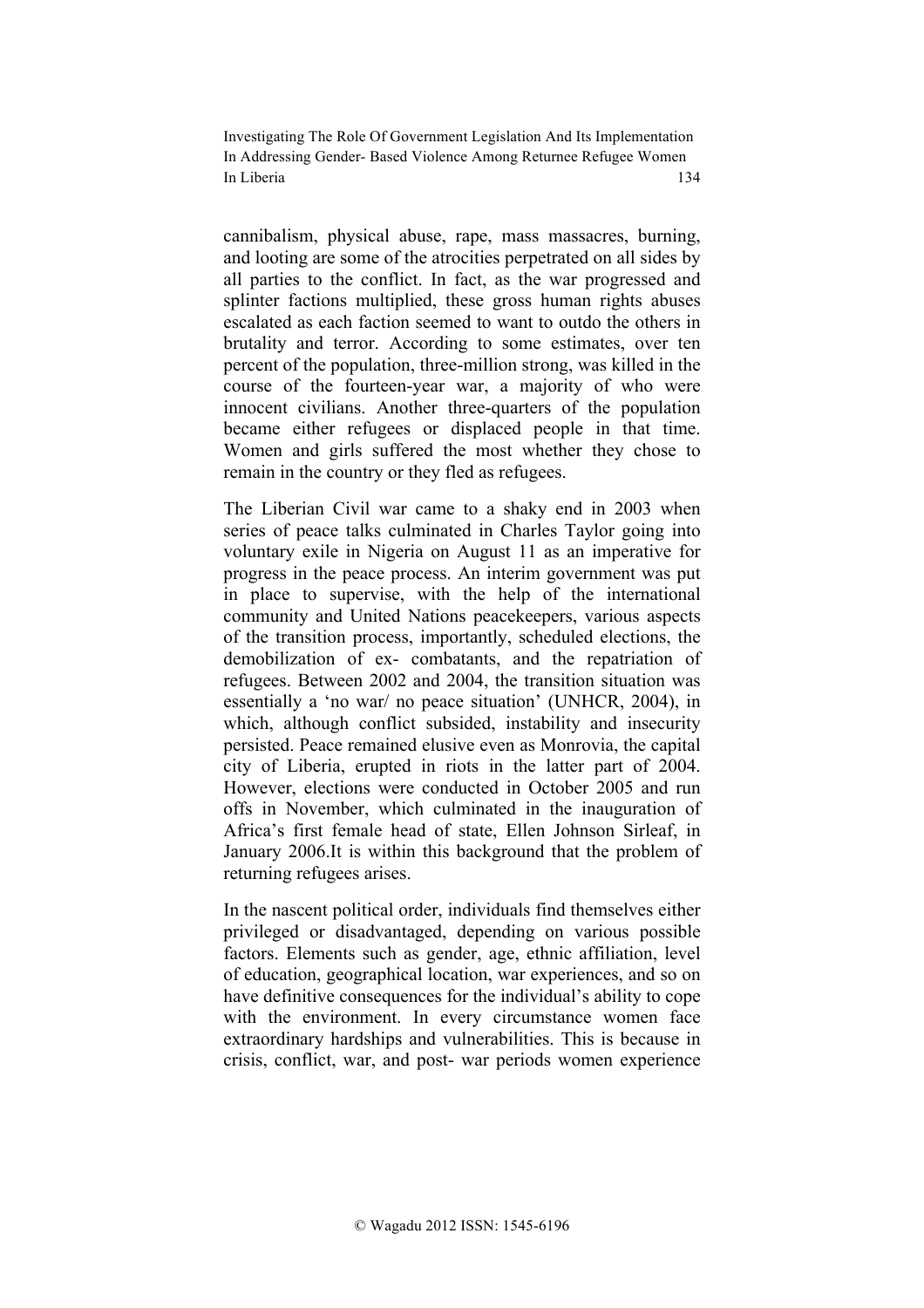gender-specific forms of aggression in addition to generalized violence. The hostility that women know in peacetime is aggravated in conflict and in the immediate post-conflict and early transition period.

It is in the context of these givens that this paper sets out to investigate specific aspects of the reintegration of returnee refugee women to Liberia. The objectives of this paper, therefore, are to identify the ways in which returnee refugee women experience violence, the role of governmental agencies and legislation in addressing this violence, and the possible implications of these for the sustainable reintegration of returnee refugee women in Liberia.

This paper will proceed from a brief examination of the background and theoretical framework to a discussion of the findings from the field investigation, after which conclusions will then be drawn.

### **Methods**

The choice of research methods was dictated solely by the kind of information needed to make sense of the questions of this research. Therefore, we favored the use of non-quantitative research techniques, guided by feminist and interpretive modes of inquiry that allow a contextual rendering of data collected. According to Erin K. Baines (2005) feminist methods "potentially provide more context-rich analysis by situating research subjects in their everyday lives and collecting data that specifically seek to reflect the participants' perspectives" (p.146).

Thus, field research was conducted in Liberia with returnee refugees and the persons and agencies working with them. One hundred persons participated in this research, fifty-nine of whom were returnee refugee women. The primary mode of interrogation was the interview, of which one semi-structured interview and forty-one in-depth interviews were conducted. It is necessary in research of this kind to triangulate, and therefore the interviews were supplemented with focus group discussions (FGDs), document review and plain old observation.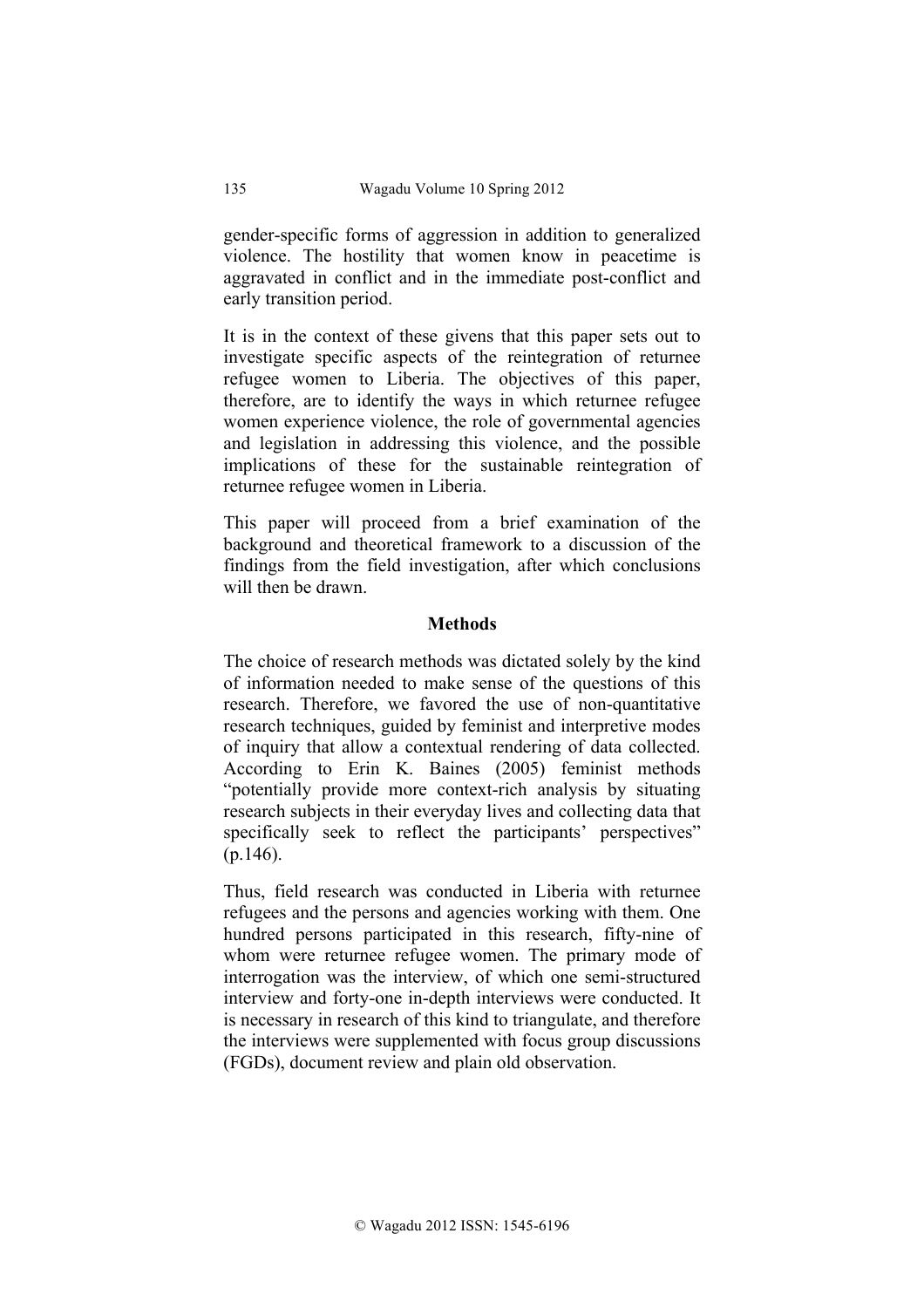#### **Theoretical Frame**

Although various theoretical schemes have been applied in explaining the situation of returning refugees and several feminist writers have attempted feminist interpretations of the situation of refugee and returnee refugee women, I find most relevant and fitting, as well as inclusive and comprehensive, a liberal human rights based approach. From this perspective, the human rights of a person are defined as

> Those [privileges] which should be or sometimes stated to be those which are legally recognized and protected to secure for each individual the fullest spiritual, moral and other independence. They are conceived as rights inherent in individuals as rational, free willing creatures, not conferred by some positive law nor capable of being abridged or abrogated by positive law (Obaseki , 1992; ,p. 246-247 in Enemuo, 1999;, p. 147).

This perception is succinctly echoed in one United Nations definition of human rights: 'Human rights could be generally defined as those rights which are inherent in our nature and without which we cannot function as human beings' (United Nations, 1987).

From the liberal point of view, human rights have certain important characteristics, deducible from the two definitions offered above. These include that (1) Human rights are founded on respect for the dignity and worth of each person; (2) They are *universal,* applicable without discrimination; (3) Human rights are *inalienable;* (4) Human Rights are *indivisible*, interrelated and interdependent. The withholding of selected rights jeopardizes the realization of other rights, and compromises the attainment of the individual's personal satisfaction (United Nations, 2002a, p. 3). (5) Human Rights are basic for achieving and satisfying our needs as humans for respect and protection as well as for achieving the fullest and highest potentials.

It is within this human rights framework that the Convention on the Elimination of All Forms of Discrimination against Women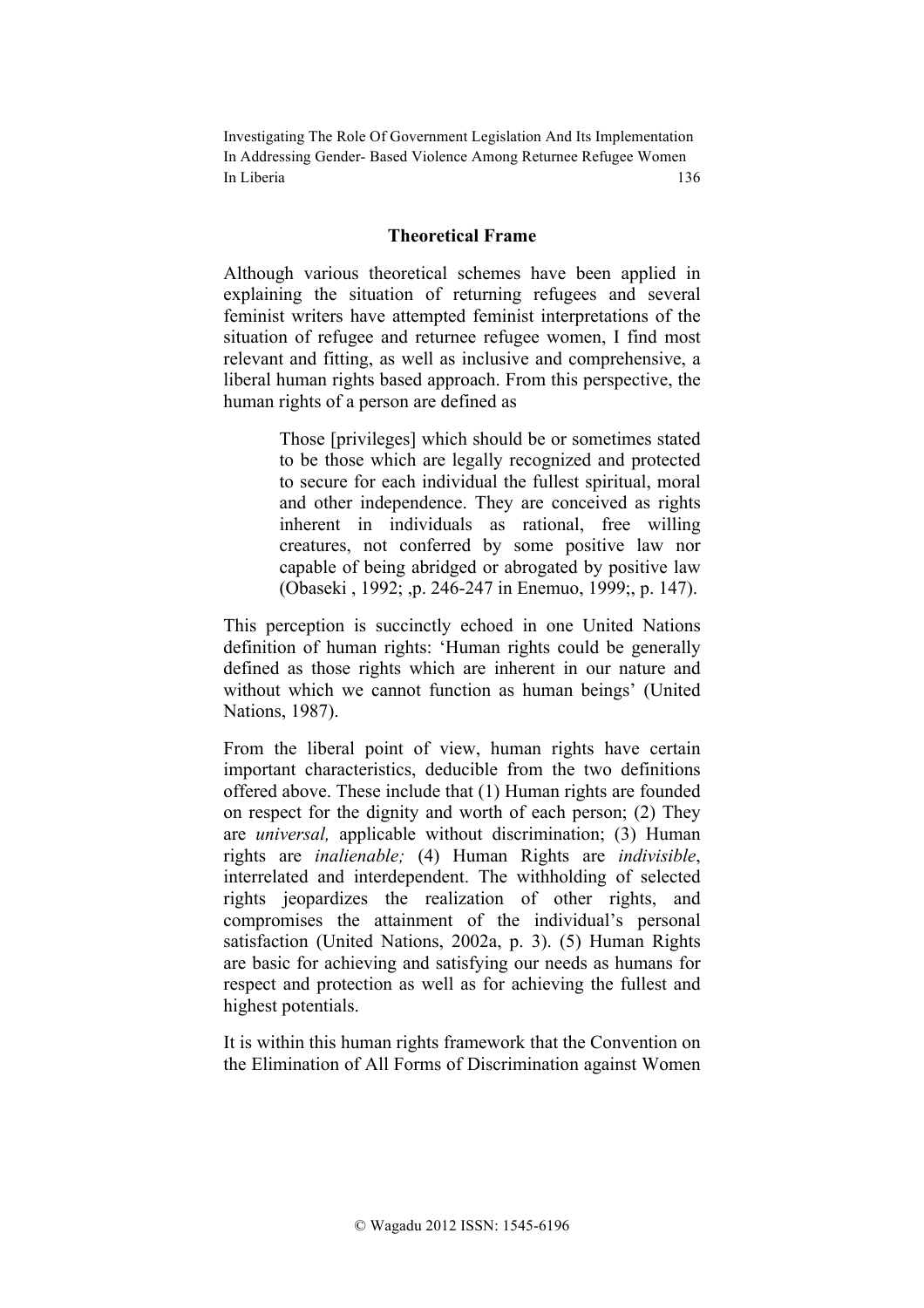(CEDAW) locates women's rights, and notes that discriminating against women restricts the full development of their potential. It is, however, unfortunate to note here that, although CEDAW attempts to accord to women certain rights on the basis of equality with men<sup>3</sup>, it fails to specifically address violence against women.

Obviously then, the human rights based approach to studying women's issues has its limitations. It is expedient to note here that traditionally the vocabulary of human rights law is thoroughly gendered in favor of men and it takes some conceptual stretching to seek its application to women on the basis of equality – the enterprise of liberal feminism<sup>4</sup>. Feminist critiques of human rights law has also observed that a basic feature of human rights law that has worked against women is that

> All human rights law rests on and reinforces a distinction between public and private worlds, and this distinction operates to muffle, and often completely silence the voices of women…[This is] also a normative distinction, because greater significance and power attaches to the public, male world. The assignment of women to the domestic sphere entrenches their inequality with men [and] the privacy of domestic life makes women's concerns invisible and ensures preservation of the status quo *(*Charlesworth, 1994, p. 68-69).

At the international level, the philosophical dilemma (Christenson 1991: 312) has been posed in the form of the question: 'Can a state be held accountable in international law for the actions of private individuals given that the traditional international legal rules confine state responsibility to activities by, or at the instigation of, its public officials?' (Charlesworth, 1994, p. 72).

However, the human rights framework remains relevant for our analysis here as it provides a springboard for understanding the human-ness of women's rights and women's problems<sup>5</sup>; informs the types of interventions that have been sought by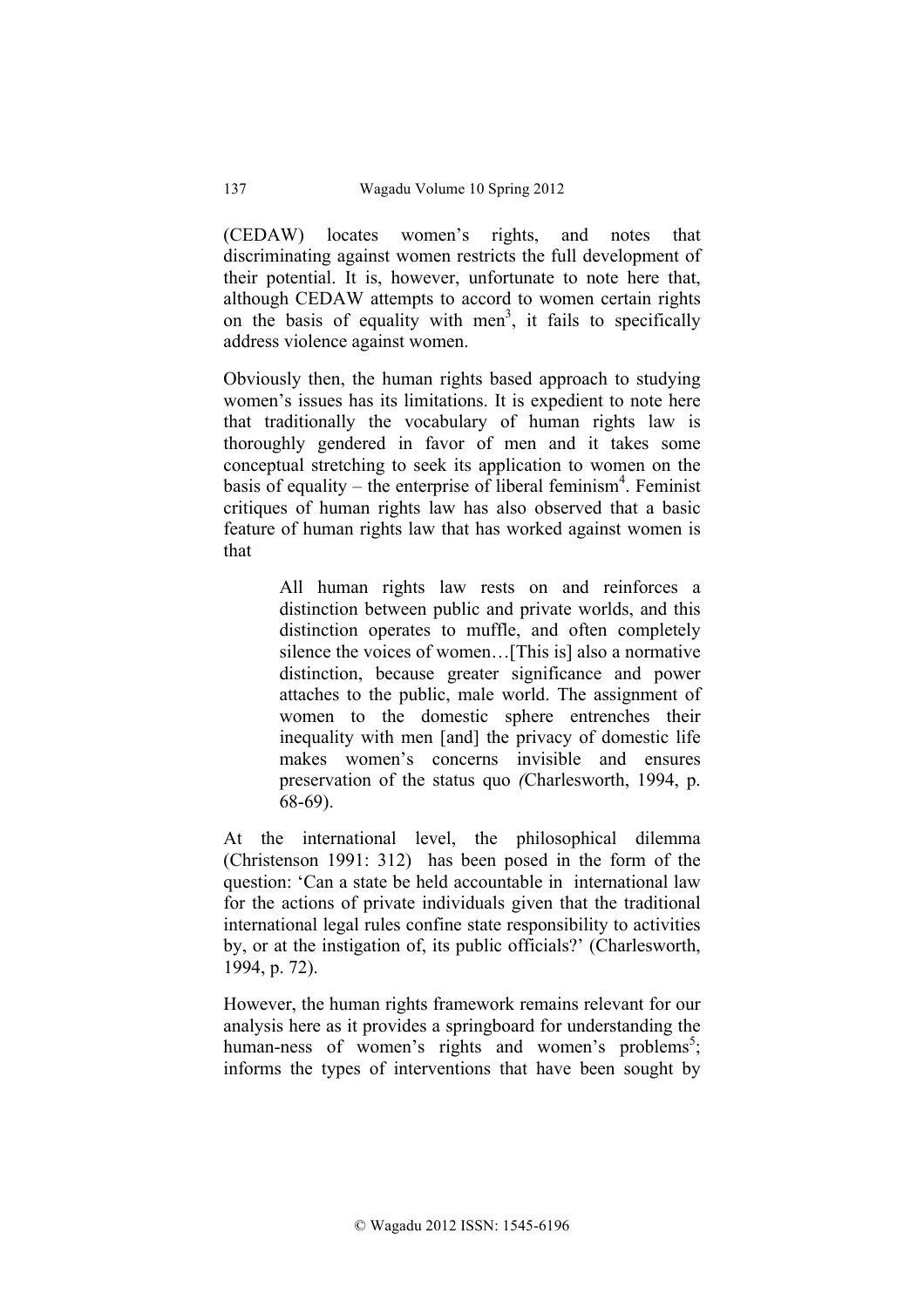various parties for these problems; and provides opportunities for expanding the state-centric and androcentric-rights discourse in favor of women. And, according to Hilary Charlesworth (1994), "because women in most societies operate from such a disadvantaged position, rights discourse offers a recognized vocabulary to frame political and social wrongs"(p.61); in the words of Patricia Williams (1987), ""Rights' is the magic wand of visibility and invisibility, of inclusion and exclusion, of power and no power" (pp. 401, 431).

### **Violence Experienced by Returnee Refugee Women in Liberia**

While we focus on the post war experiences of returnee refugee women in this section, we acknowledge feminist research that indicates that experience of violence is holistic for the individual. Especially for women, life experiences cannot be compartmentalized into time periods because, in all reality, the heart and body, if/when repeatedly battered, never forgets the experience, feels it each time a new hit is taken, and lives on anticipating the next blow. For the woman, violence in her personal life is one long continuum.

In the current early "post conflict"6 period in Liberia, returnee refugee women experience both generalized violence and certain gender-specific forms of aggression. The general forms of violence which affect returnee refugee women, too, include armed robbery, fear of attack by armed robbers (referred to as *Isakabba7* ), physical assault such as battery, intimidation, murder of family members, child abuse, and ritual killings. Sometimes, the experience is of tribal attacks, especially in those areas of the country where the war was fought on tribal terms. Thus some informants spoke of "rumours of Mano and Gio people planning to destroy the Mandingo to end the…land business…." (Interviewee, personal communication, September 28, 2006)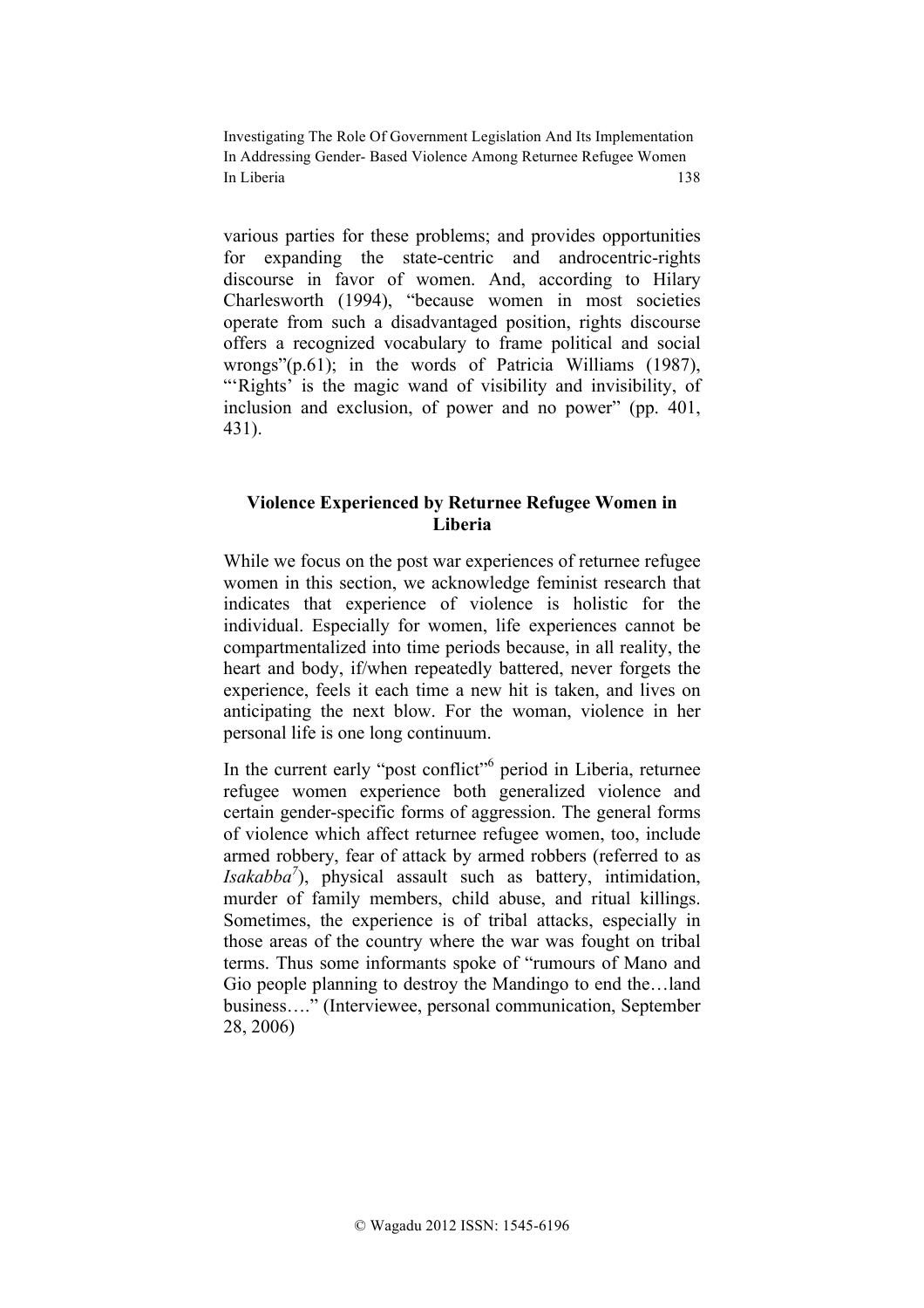It must be noted that even with violence that seems general and gender-neutral, such as armed robbery, an underlying gender vulnerability can be detected because more often than not, single women or female-headed households tend to be targeted and more frequently, too, than male-headed households.

In terms of gender-based or gender-specific forms of violence, returnee women interviewed in different parts of Liberia report the prevalence of rape, sexual exploitation, incest, sexual harassment, domestic abuse, ritualistic killings, teenage pregnancy, and female-genital mutilation. In the words of one woman interviewee), we identify an intersection of this type of violence in one single case: "I know of a girl about 13 years old, carrying pregnancy for her father. There are so many rape cases in that area…." As this author has observed elsewhere (Yacob-Haliso, 2008, pp.11-12), such a case layers in one person's experience rape, child abuse, incest, teenage pregnancy, and girl motherhood. This represents a parsimonious account of the diverse and varied ways in which returnee refugee women in Liberia encounter and confront violence both in their private and public lives.

While this type of violence exists in all societies, whether in peacetime or wartime, the atmosphere of decay, impunity, and moral morass characteristic of post-war situations increases both the incidence and brutality of these acts of human rights violation (cf UN, 2002b; El Bushra & Fish, 2004; Jolly & Reeves, 2005). This is especially true in Liberia.

Liberia presents a veritable case of this post-conflict violence that makes it of particular interest for study. According to Mbadlanyana and Onuoha (2009),

> Liberian society remains one of the most traumatised and violent in West Africa. On the surface there seems to be some return to a semblance of law and order in Liberia, but the increase in the incidence of serious crime poses a serious threat to the re-establishment of the rule of law and the protection of human rights. The high levels of criminality in post-conflict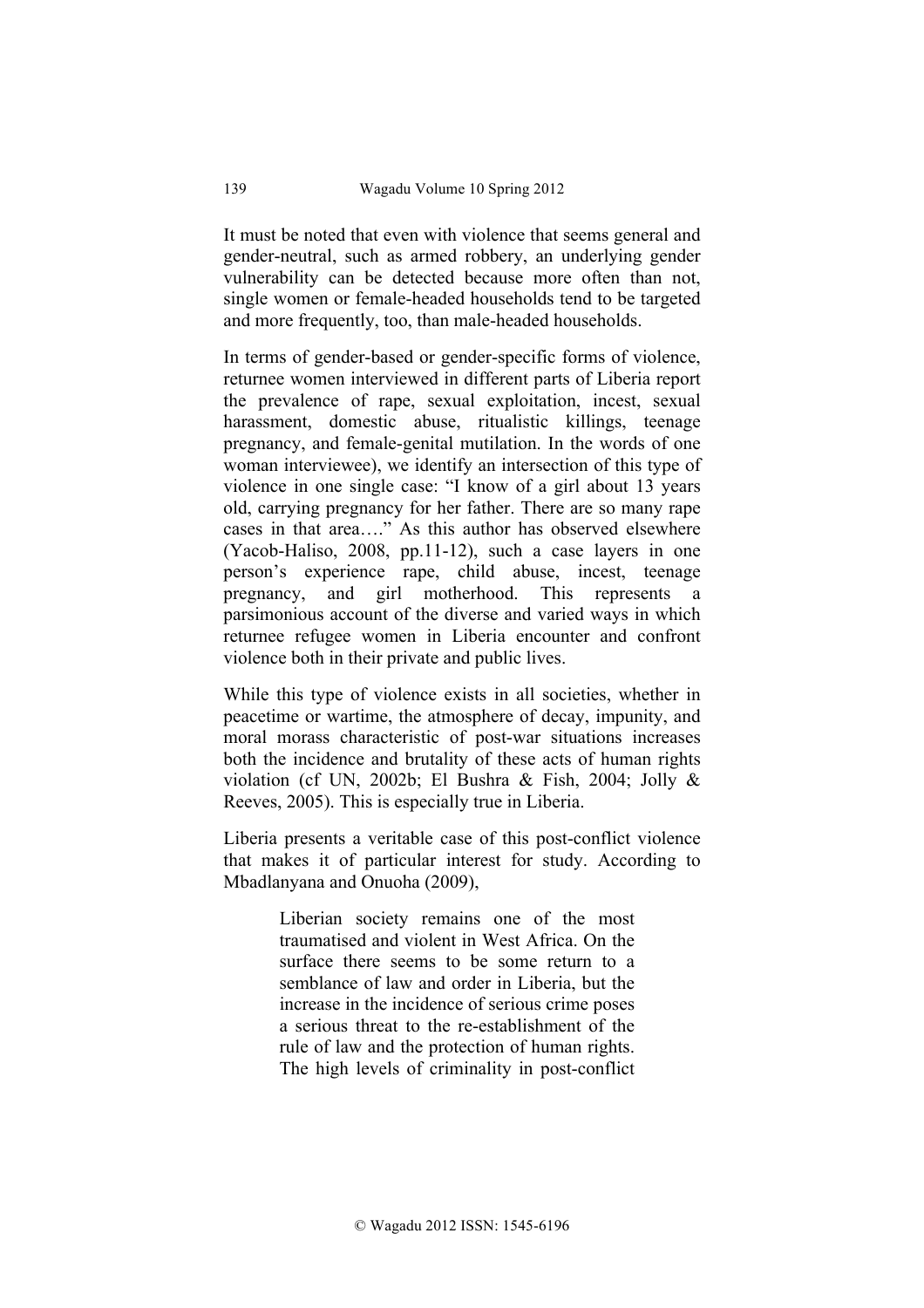> Liberia could be considered to stem from the disconnection between societal expectations and legitimate means of achieving them. Notwithstanding numerous attempts by the Liberian government and other actors (both local and international)to address criminality in its totality, the issue of rising crime has become a central concern to Liberians and it remains one of the most prevalent challenges to security in the country. Highlighted in the UN Secretary-General's 2007 and 2008 Progress Reports on UNMIL, criminality is one of the key threats to sustained peace and stability. Of particular concern are the burgeoning incidences of rape, murder, armed robbery, mob justice and ritual killings. These crimes have assumed such worrying proportions that the Liberian president recently described the situation as a 'bad state of affairs'….  $(p.2)$

In light of the above, we investigate below a particular strand of government attempts to intervene in this dire state of affairs.

## **Government Legislation and Implementation on GBV in Liberia**

Undoubtedly, in all transitional contexts the composition, character, and commission of government are keys to decoding and addressing the different types of violence in that specific country. In terms of gender-based violence, Liberia is endowed with the rare privilege of having a female president, who was actively involved in national politics before, during, and since the end of the war. Madam Ellen Johnson Sirleaf herself experienced some of the horrors that her fellow Liberian women underwent during the war. Thus from the standpoint of empathy with the cause of womanhood, there seems to be no doubt on the part of the president. Furthermore, an estimated forty percent (40%) of elective and appointive positions in the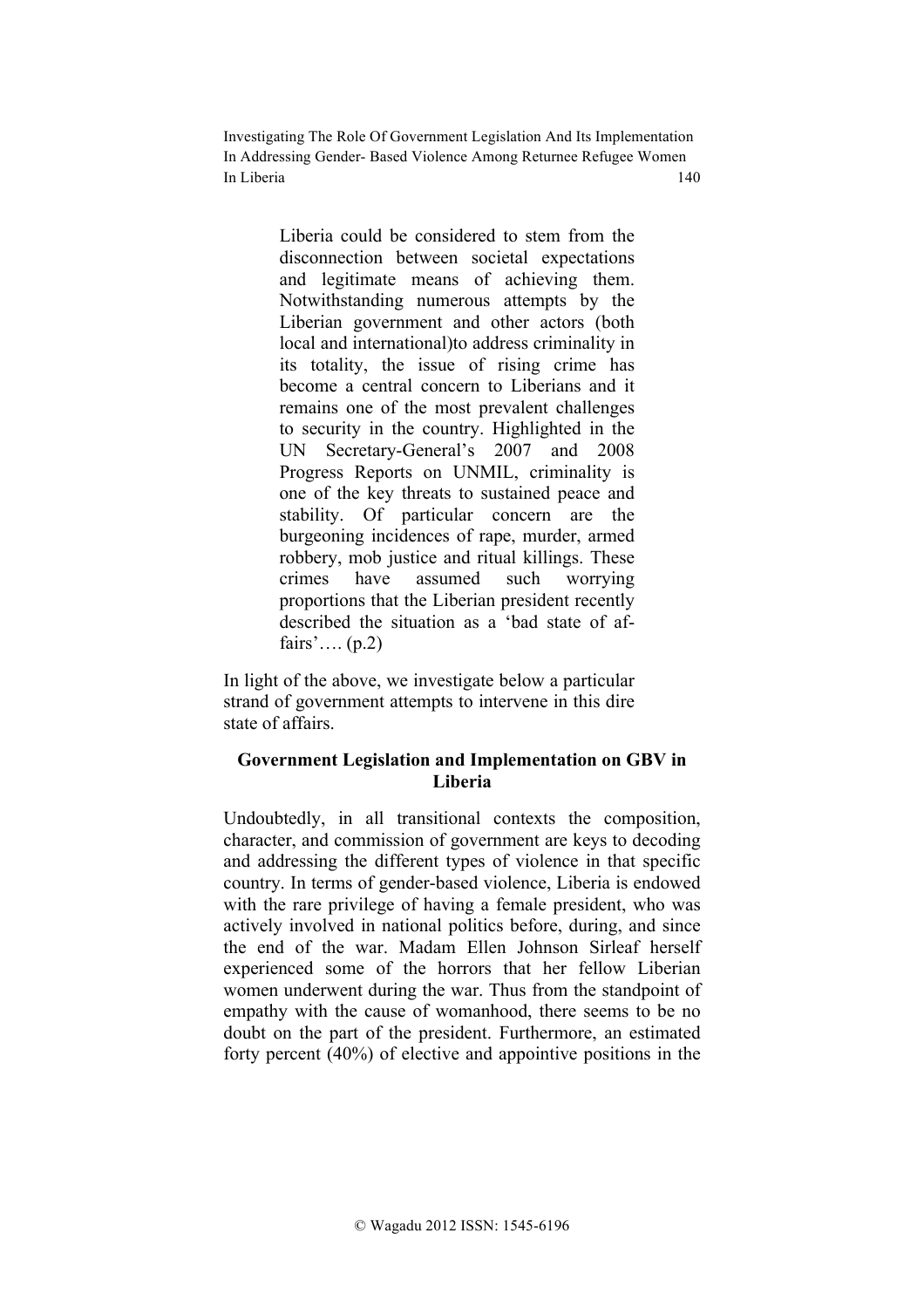Liberia government are occupied by women. It seems therefore that, from a rational standpoint, women ought not to be disadvantaged.

In some ways, this is true. Laws that attempt to privilege women have been resurrected from the dusty archives where some of them resided, and some of them are newly enacted or revised to reflect the current transition from long years of abuse to a reinstatement of women's human rights. Legislation such as the Act to Govern the Devolution of Estates and Establish Rights of Inheritance for Spouses of both Statutory and Customary Marriages, the Act Adopting a New Domestic Relations Law, the Establishment of a Ministry of Gender and Development.

Especially remarkable is the "new" rape law (Government of Liberia, 2005) that was enacted by the National Transitional Legislature on December 29, 2005, on the eve of handing over to the newly elected democratic government. This landmark legislation is remarkable because it is an explicit attempt at addressing one of the most aggressive acts of violence against Liberian women, which also happens to be one of the most pervasive. The law specifies that rape, under certain conditions, is a felony of the first degree and when so determined can carry a maximum sentence of life imprisonment. For the first time, "rape" is legally defined and penalty attached to the commission of the offence. Furthermore, the law recognises and penalizes gang rape and includes also acts of sexual abuse of girls under the legal age of consent – 18years of age.

It seems, however, that enforcement of the law is dependent on the victim testifying against the perpetrator of the act. In all contexts this is difficult, less a situation in which disarmament of the population and of ex-combatants is not yet complete, and in which the majority of perpetrators are family members or known persons. Furthermore, there seems to be a conflict of opinion between government operatives such as the police and the courts, and human rights based NGOs that work with the victims as to whether the case *must* be prosecuted whether the victim so wishes or not.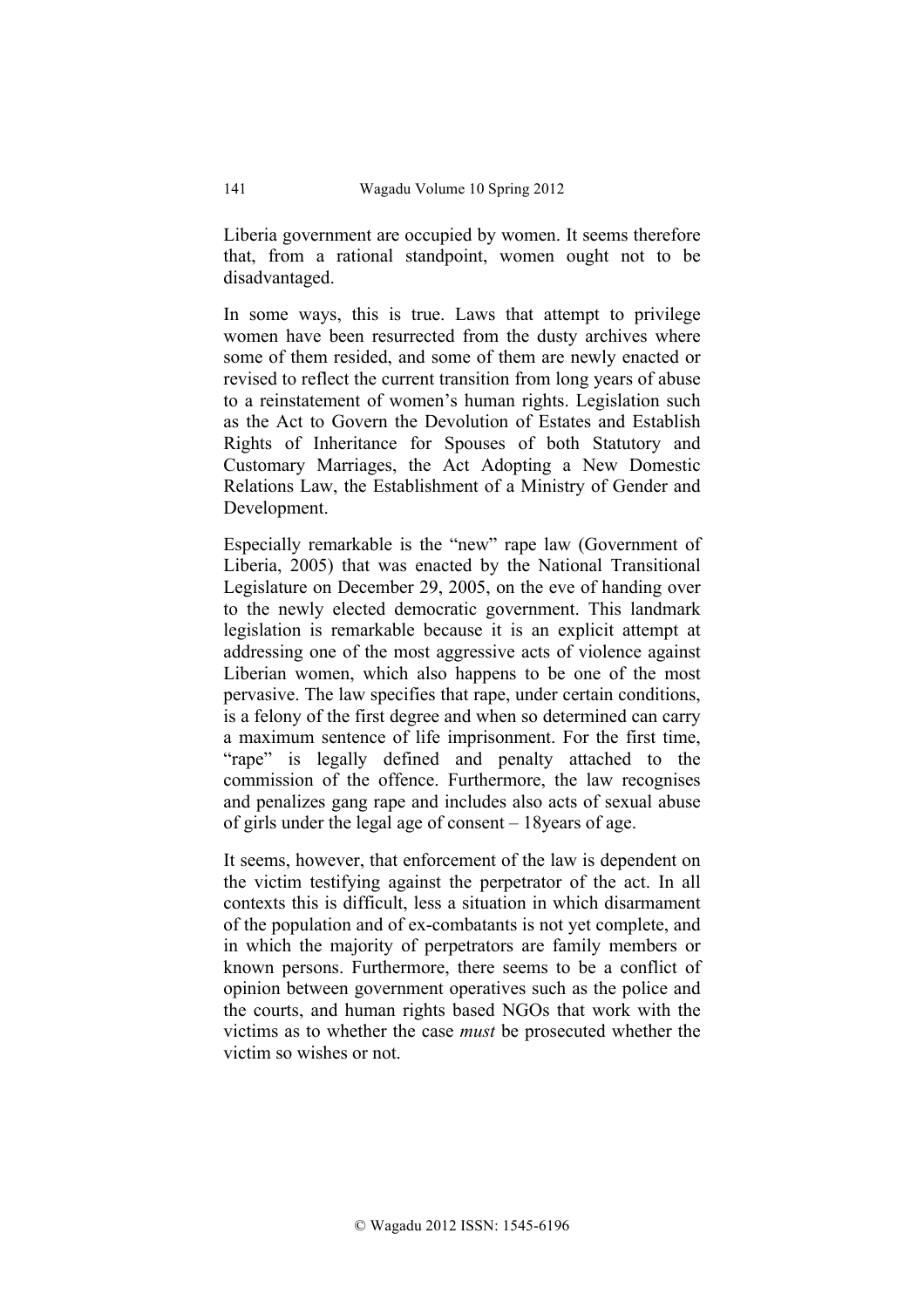Field work for this research further discovered that, as at the time of data collection, modality for the implementation of the rape law was still hazy and largely disputable. At a meeting of the national GBV taskforce, which brings together the GBV representatives from all agencies, governmental and nongovernmental working on the ground all over the country, and attended by this researcher during the field visit, an on-going concern was voiced by NGO workers to the government representatives present. While discussing matters arising from the minutes of the last meeting, NGO workers reported that police officers (in Maryland, Lofa and some other counties) were visiting health centres, demanding to interrogate victims of rape, including child victims that were undergoing treatment. A government official attempted to clarify the matter, and the ensuing discussion, abridged here, reflects weaknesses in the implementation of the law that have calamitous consequences for the victims and their families:

> **Government official**: The laws on rape state that when rape occurs, and there is a suspect, the incident must be reported to the police, who will then take the case to court. Then the suspect is arrested by the police…and then they will gather information…. Then it is the state that takes the suspect to court. It is the state, not the victim that takes the case to court. **NGO staff 1**: But health workers, social workers are being intimidated as the police carry out their investigations and soon fewer people will seek our services…. Must everybody report a rape to the police?

**Government official**: Yes! It's the law!

**NGO staff 2**: How about forcing people- health workers and victims-- to report? What about choice in reporting the whole matter...?

**NGO staff 3**: Where is the victim when the state goes to court?

**Government official**: No private person can claim rape in the court. That is why the police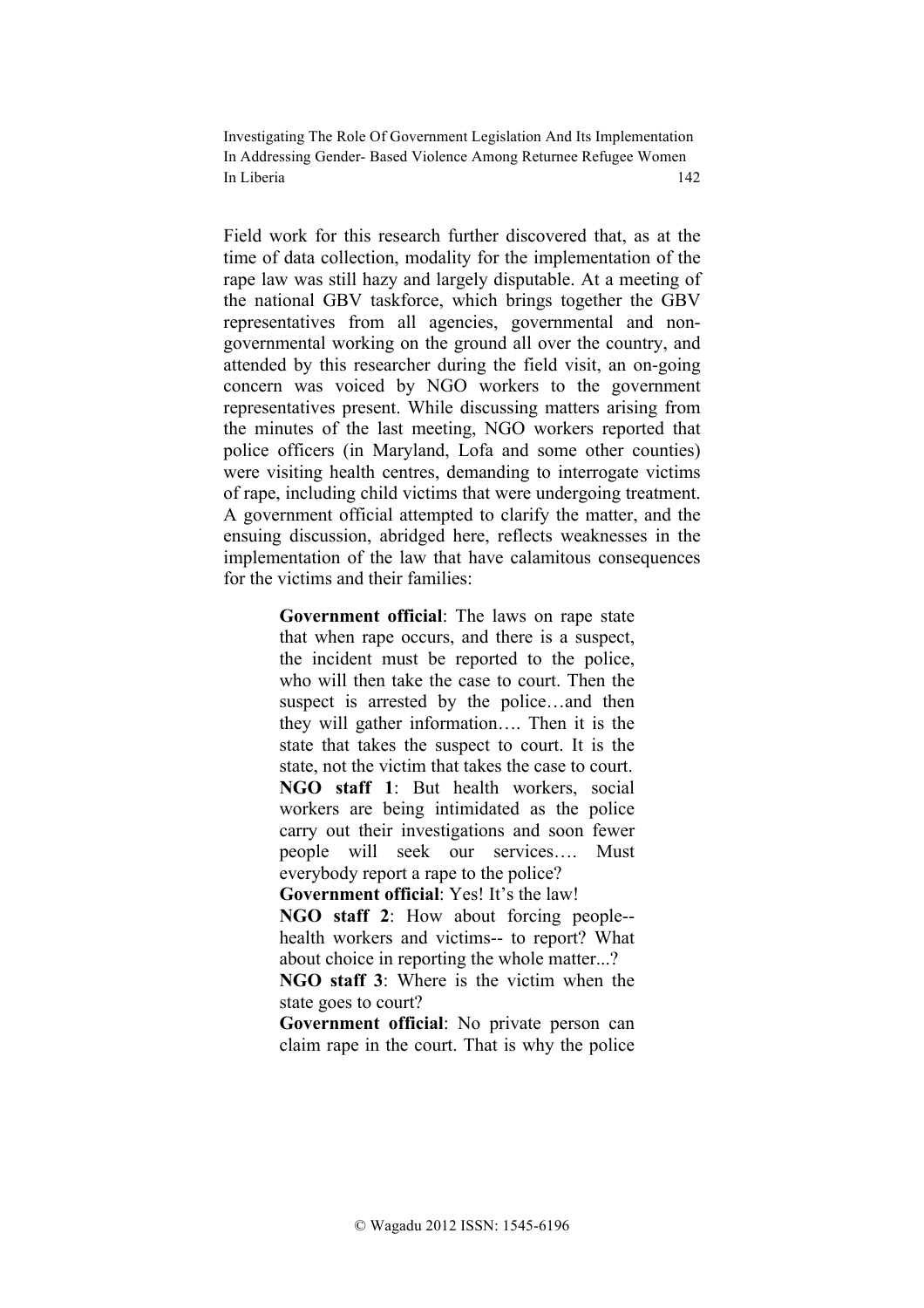must be allowed to investigate, gather information and take the case to court….

**NGO staff 3**: The victim under the law also has a right to refuse that his/her case be taken to court!

**Government official**: No! A rape case is not a private matter; it is a crime and must be dealt with as such. If not reported, it is as if you are aiding and abetting a crime…As it stands, this is the law and if this procedure is not followed, then you are breaking the law<sup>8</sup>.

An additional revelation was the interpretation given by the Ministry of Justice to the stipulation of the law that "the trial of all cases under section  $14.70$  shall be heard in camera<sup>"9</sup>. It was learnt that "in camera" does not mean that nobody but the judge will be in the court room. On the contrary, in addition to the judge, the jury, the defendant/s and his/their lawyer/s, the victim, the witnesses, and other court officials will also be present. In fact, the rape case will be held *in open court*, a situation that denies and definitely adds to the victim's suffering.

In addition to the above shortcomings, various NGO, UN, and government staff interviewed cited the absence of the government in certain areas as contributory factors in the prevalence of gender-based violence in the post-war country. This implies that the government is absent to provide security as well as absent to monitor abuses. Also frustrating for victims, their families, and human rights workers is the crippled justice system. Judges and magistrates are scarce, city solicitors all want to practice only in Monrovia, there is a severe lack of lawyers, discouragingly poor salaries, illiteracy of most magistrates in remote areas, negative attitudes of the maledominated justice system as it is towards GBV cases, lack of basic infrastructure to support work, e.g. courthouses, transportation around the district/county, and so on.

To illustrate, Lofa County, one of the largest regions in the country, had no lawyers at all to make the system work for the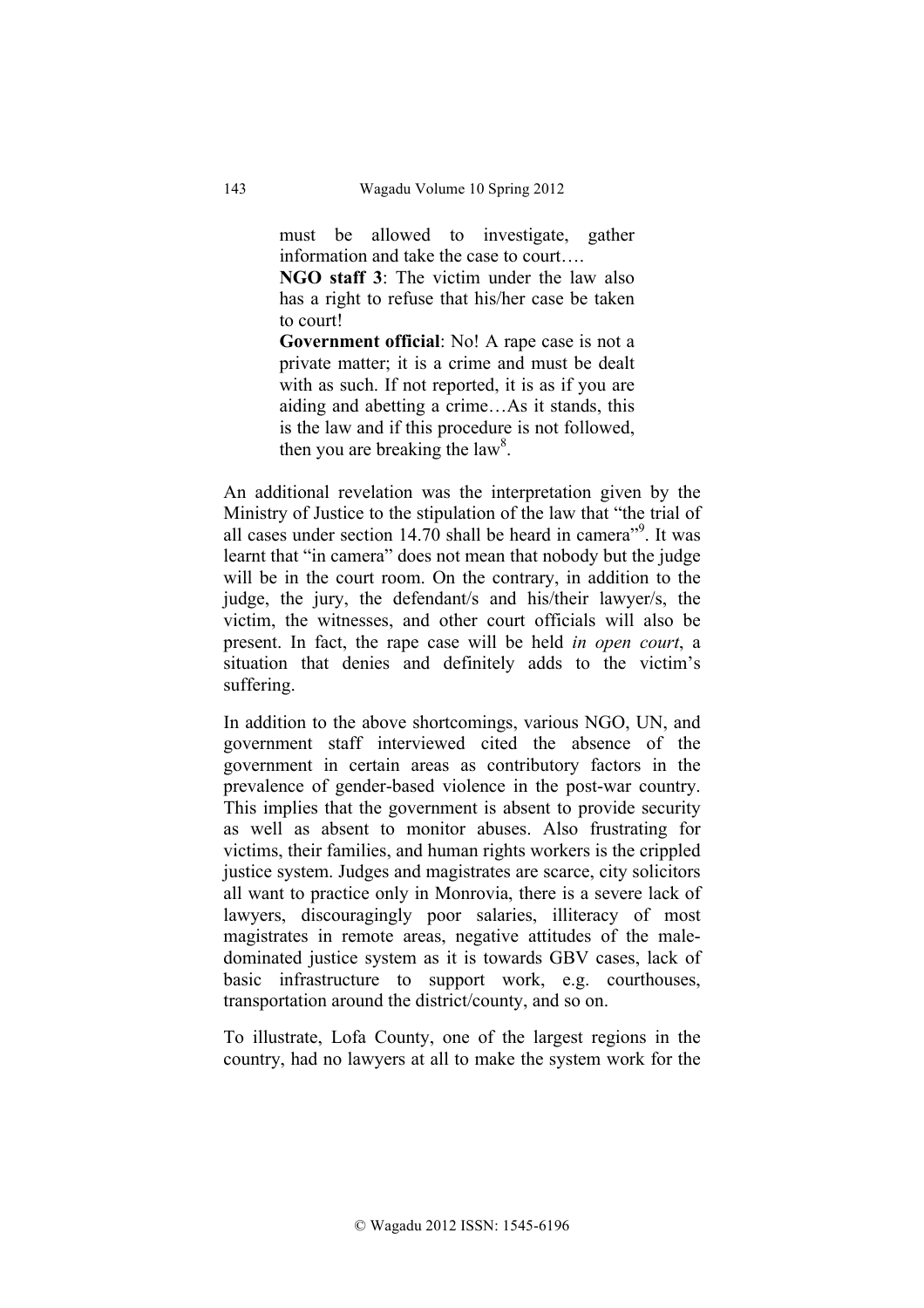citizens; the only two persons with legal training were the circuit-court judge and the UNMIL legal officer posted there. In fact, as at the time of field work for this research, in Lofa no rape case had so far been prosecuted with an indictment. There are also confirmed reports from other areas of the police freeing perpetrators of violence without bail, of magistrates demanding money to hear cases or rule in favour of persons, and of the police interviewing both rapists and their victims together in the same room at the same time.

Inevitably then, while the government seems to have taken one or two strides towards addressing gender-based violence (such as the national GBV taskforce, relevant legislation, the establishment of the Truth and Reconciliation Commission to document and address wartime violence, etc.), it seems that this type of violence might be ballooning out of control as perpetrators capitalize on the very obvious incapacities of the system-- and get away literally, with murder.

### **Conclusions and Implications**

This paper has established specific violence experienced by returnee refugee women in Liberia and the role of government legislation in addressing these. For most returnee women interviewed, the challenge of return and reintegration is first and foremost the challenge of survival, addressed in two related and interdependent dilemmas: how do I get food to eat for the physical sustenance of myself and my children, and how do I avoid other agencies that pose a threat to my survival in this environment? The latter question is the challenge that violence poses to the reintegration of returnee refugees. As long as that question remains, reintegration is not complete.

The relevance of these two dilemmas to assessing progress of the political aspects of reintegration is quite direct. Because returnee women are preoccupied with maintaining physical survival and security, they report that they are unable to follow and/or participate in political processes that would have increased their identification with the political system. Furthermore, the reluctance of most returnee women found in the city (especially in Monrovia) to return to their previous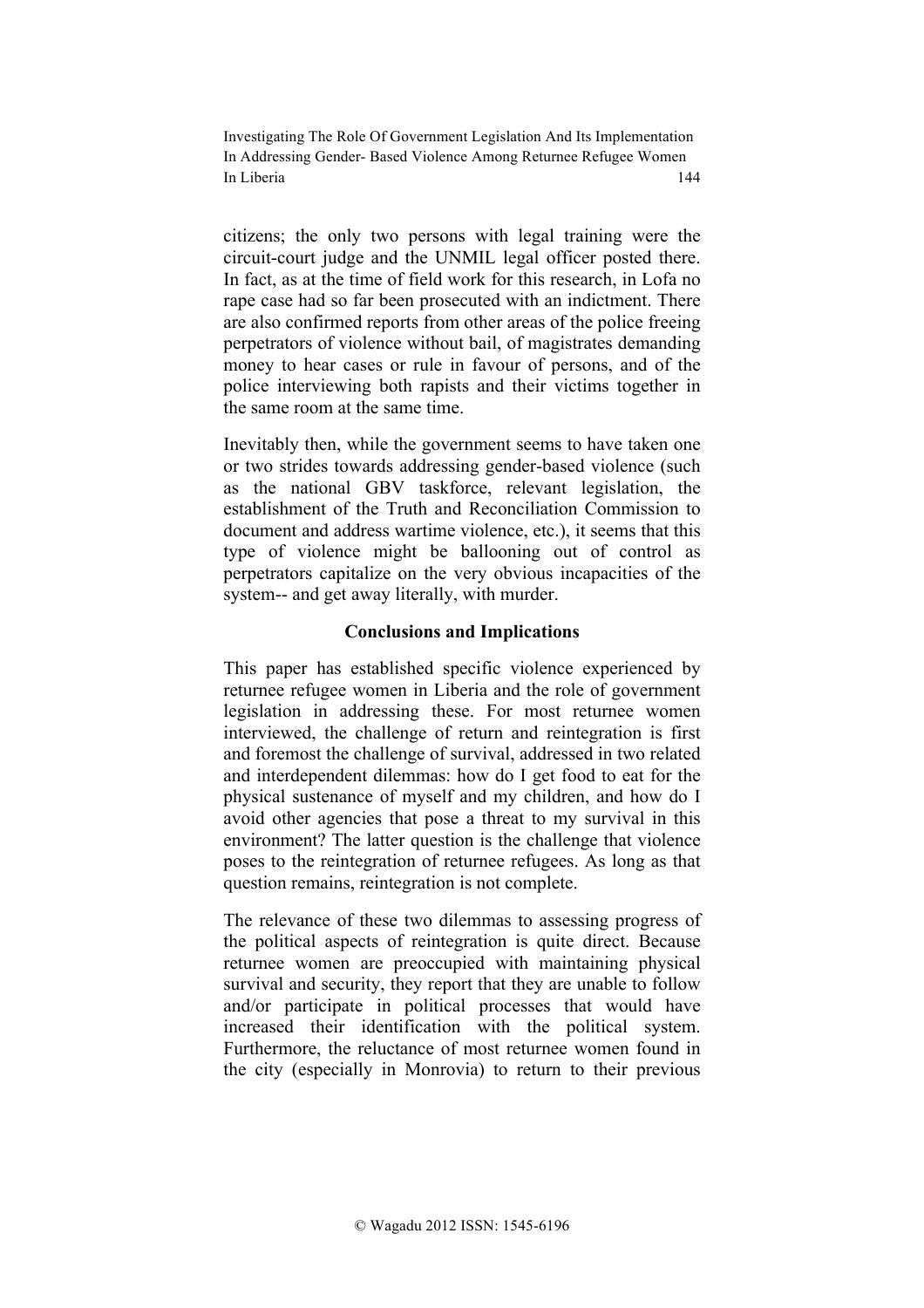counties of residence indicates that they still harbour a fear of persecution that the nascent political order is yet to identify, much less address in meaningful ways. So long as these concerns persist, women cannot lay claim to fundamental rights that would ensure their full assimilation into post-war Liberian society.

The impact of violence is such that it also bequeaths psychological instabilities that detract from returnee women's social reintegration. Generalized and gender-specific forms of violence deny women access to social services and other productive resources that would otherwise benefit them and contribute to their reintegration. For returnees who have returned 'home' with high hopes of a more peaceful existence than they experienced while in exile, these incidences constitute for them a setback to the process of reintegration back into their homeland.

The multifaceted process of reintegration is thus affected by the violence and instability that returnee women experience in their daily lives, both in private and in public. We must also realize that the various aspects of reintegration cannot be divorced one from the other. Instead, the political, social, legal, and economic aspects of returnee reintegration are intimately linked-- especially for women-- and whenever one aspect suffers a setback, for the individual concerned, her/his entire existence is affected.

In other transitional contexts women are documented as playing significant roles in the process of peace-building since they often possess the peculiar ability to weave social bonds that had been tattered by the war. In a situation where a significant proportion of these women are disabled by their circumstances and consigned to live a rudimentary day-to-day, hand-to-mouth existence, their ability to creatively and intentionally contribute to peace-building efforts will become secondary to the survival dance.

Unfortunately, too many of the returnees interviewed in Liberia indicated their regret at return and their willingness to go back to the country of exile if given the means. In fact, in an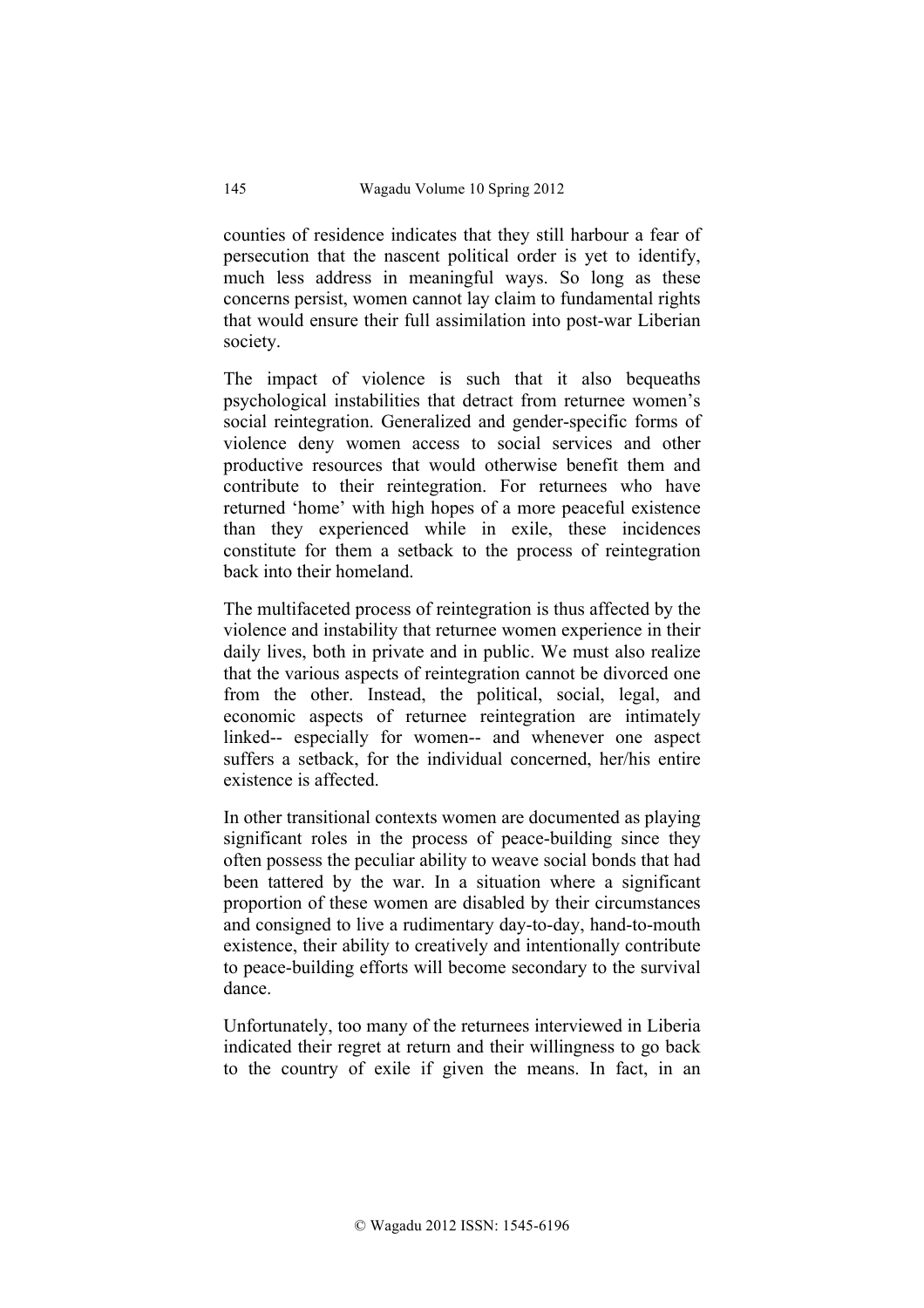interview with one of the officials of the Liberian Repatriation, Reintegration and Resettlement Commission (LRRRC) in Lofa County, we learnt that one major problem faced by the repatriation office is that of refugees crisscrossing between Liberia and Guinea, maintaining bases in both countries - returning, yet not really returned. This has implication for government policy and processes in the border counties where this is most often the case.

However, this period of political transition and the consolidation of peace and democracy could be an important opportunity for the government of Liberia to address and redress the injustices of the past by promoting gender equity, tackling the root causes of gender violence, and redefining the rules of engagement with these violations of women's human rights in order to promote women's social and political empowerment.

### **REFERENCES**

- Baines, E. K. (2005). Gender research in violently divided societies: Methods and ethics of "international" researchers in Rwanda. In E. Porter, G. Robinson, et al. (Eds.) *Researching conflict in Africa: Insights and experiences* (pp.140-154). Tokyo: United Nations University.
- Charlesworth, H. (1994). "What are 'Women's International Human Rights'?" In Rebecca J. Cook (Ed.) *Human rights of women: National and international perspectives* (pp.58-84).Philadelphia: University of Pennsylvania.
- Christenson, G. (1991). Attributing acts of omission to the state. *Michigan Journal of International Law*, *12,* 312- 370.
- El Bushra, J. and K. Fish (2004). Refugees and internally displaced persons. In International Alert and Women Waging Peace (Ed.), *Inclusive Security, Sustainable*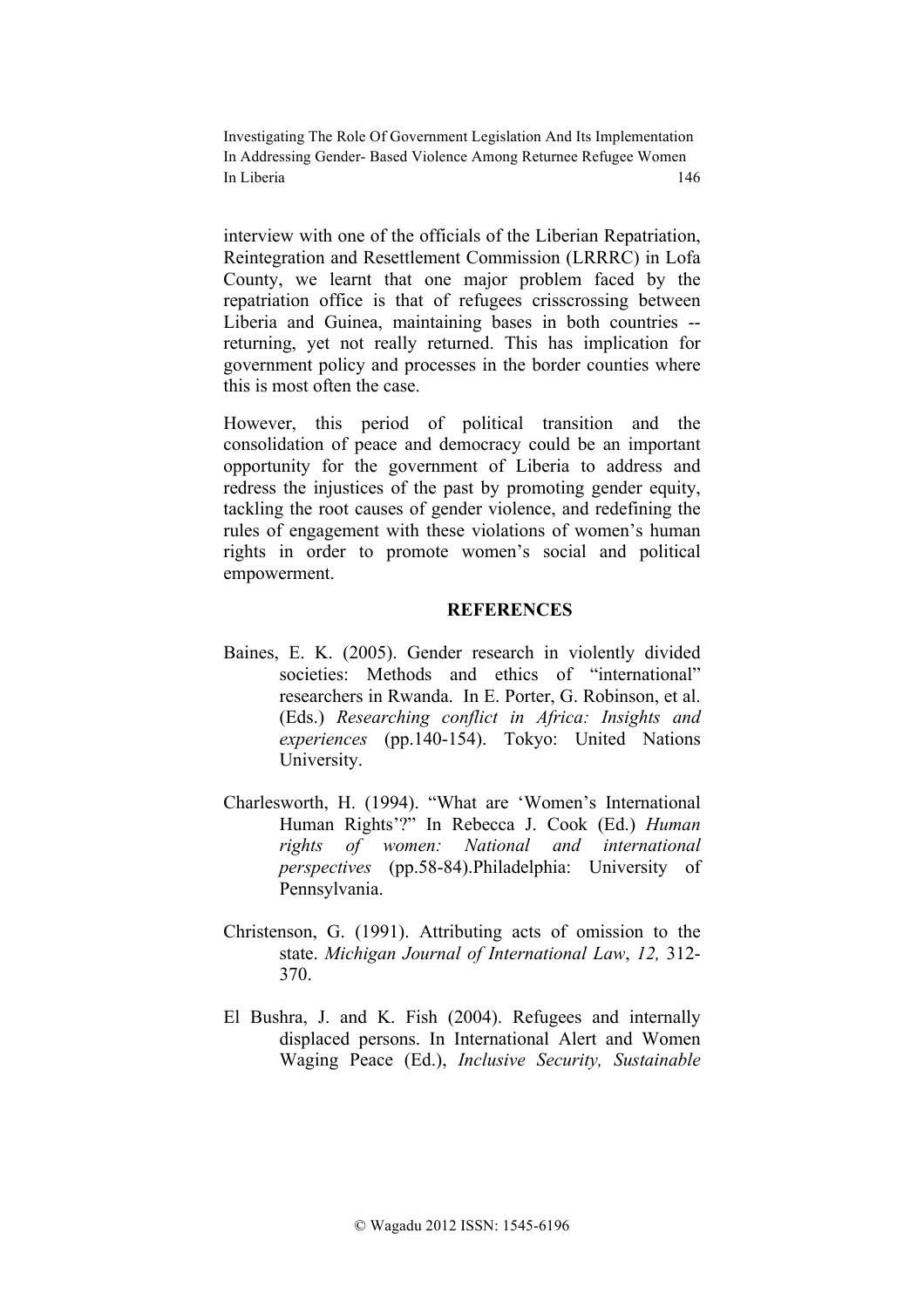*Peace: A Toolkit for Advocacy and Action*. London and Washington DC: International Alert and Women Waging Peace.

- Enemuo, F.C. (1999). Democracy, human rights and the rule of law. In Remi Anifowoshe and Francis Enemuo (Eds.) *Elements of Politics* (pp.141-155). Lagos: Malthouse Press.
- Government of Liberia, (2005b). An Act to Amend the New Penal Code chapter 14 sections 14.70 and 14.71 and to Provide for Gang Rape, December 29. Section 5(a).
- Hyman, L.S. (2003).*United States policy toward Liberia 1822 to 2003: Unintended consequences?* New Jersey: Africana Homestead Legacy Publishers.
- Jolly, S. and H. Reeves (2005). Gender and migration overview report. *BRIDGE Development- Gender Report.* Sussex: Institute of Development Studies.
- Mbadlanyana, T. and F. Onuoha (2009). Peacekeeping and post-conflict criminality: Challenges to the (re-) establishment of Rule of Law in Liberia. ISS Paper 190, June. Pretoria: Institute for Security Studies.
- Meeting of the National Gender based Violence Taskforce, Held October 6, 2006 at the conference room of the Ministry of Gender and Development, Monrovia, Liberia.
- Obaseki, A.O. (1992). The judiciary and human rights. In Awa U. Kalu and Yemi Osinbanjo (Eds.), *Perspectives on human rights*, Lagos: Federal Ministry of Justice.
- U.S. Committee for Refugees (1992).Uprooted Liberians: Casualties of a Brutal War. Washington D.C.: USCR.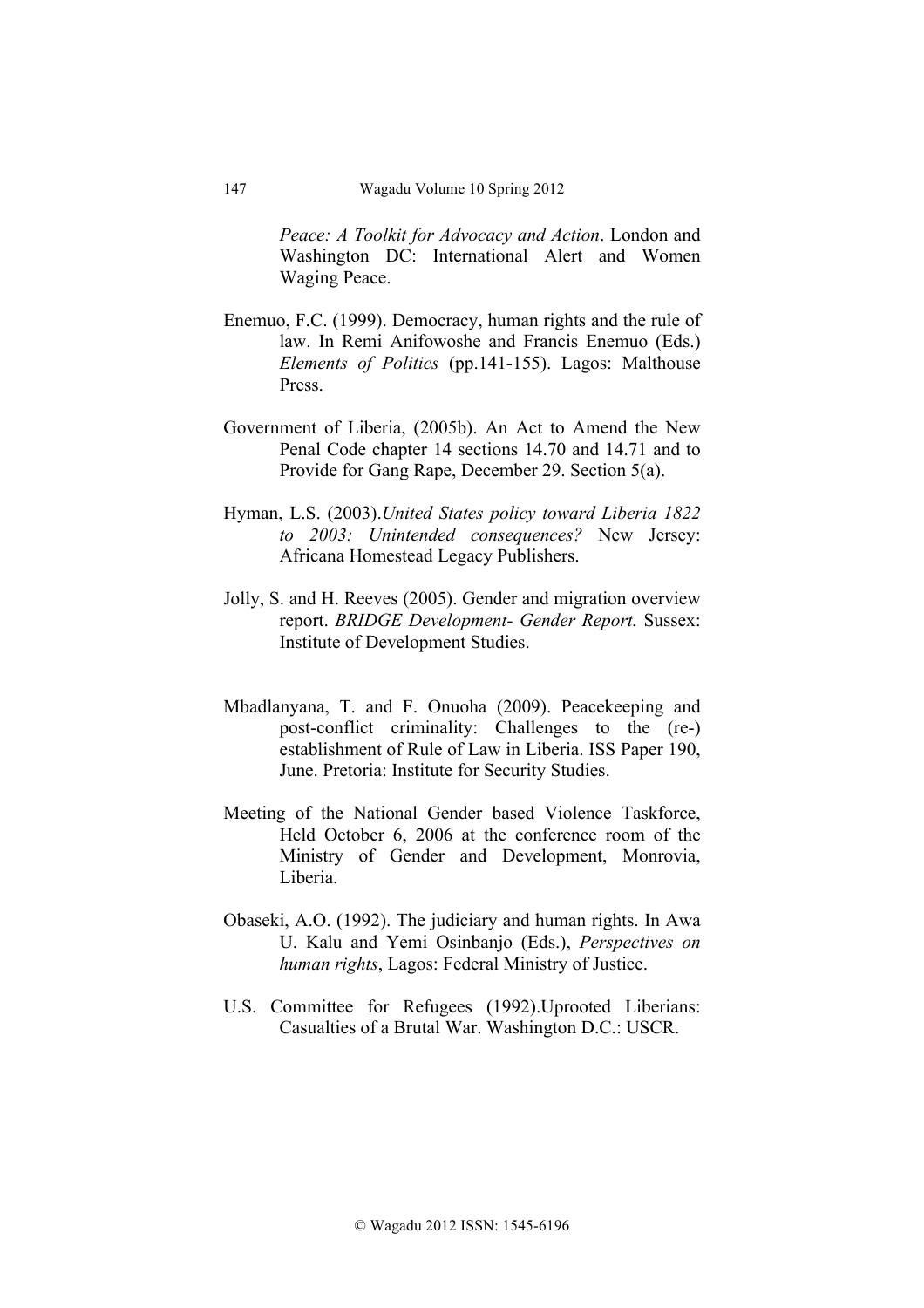- UNHCR, (2004). *Handbook for repatriation and reintegration Activities*. Geneva: UNHCR-DOS.
- United Nations (1987). *Human rights: status of international instruments*. New York: United Nations.
- United Nations (2002a).*Human rights: A basic handbook for UN staff.* New York: United Nations High Commissioner for Human Rights.
- United Nations (2002b).*Women, peace and security*. Geneva: United Nations
- Williams, P. J. (1987). Alchemical notes: Reconstructing ideals from deconstructed rights. *Harvard C. R. - C.L. Review* (22) pp.401-431.
- Yacob-Haliso, O. (2008). If I could speak to Madam President…: Returnee women's experiences of return, reintegration and peace in Liberia. *Liberian Studies Journal*, *33*(1), 1- 22.

!!!!!!!!!!!!!!!!!!!!!!!!!!!!!!!!!!!!!!!!!!!!!!!!!!!!!!!!!!!!

 $1$  The author hereby acknowledges the Harry Frank Guggenheim

Foundation, the African Association of Political Science, and the University for Peace Africa Program for the grants that made this research possible. I am also grateful to the Liberian persons and organizations that participated in the research.

<sup>&</sup>lt;sup>2</sup>Olajumoke Yacob-Haliso holds a PhD in Political Science from the University of Ibadan, Nigeria. Her research interests are gender/women and post conflict peace-building, refugee women, transitional justice, Liberia, and African politics generally.

<sup>&</sup>lt;sup>3</sup> Rights such as the right to equal opportunities for education, participation in public life, right to work, reproductive rights, citizenship rights, and so on.

<sup>&</sup>lt;sup>4</sup> Liberal feminism seeks to redress women's marginalization by seeking equal treatment, non-discrimination of women in public life and reform of existing laws to achieve these ends.

<sup>&</sup>lt;sup>5</sup>After all, "women's rights are human rights"!

<sup>&</sup>lt;sup>6</sup>The term "post conflict" is only used here for convenience and familiarity purposes, and should not be interpreted to mean "peacetime" because feminist critique has observed and rightly, too, that for women, peace is not